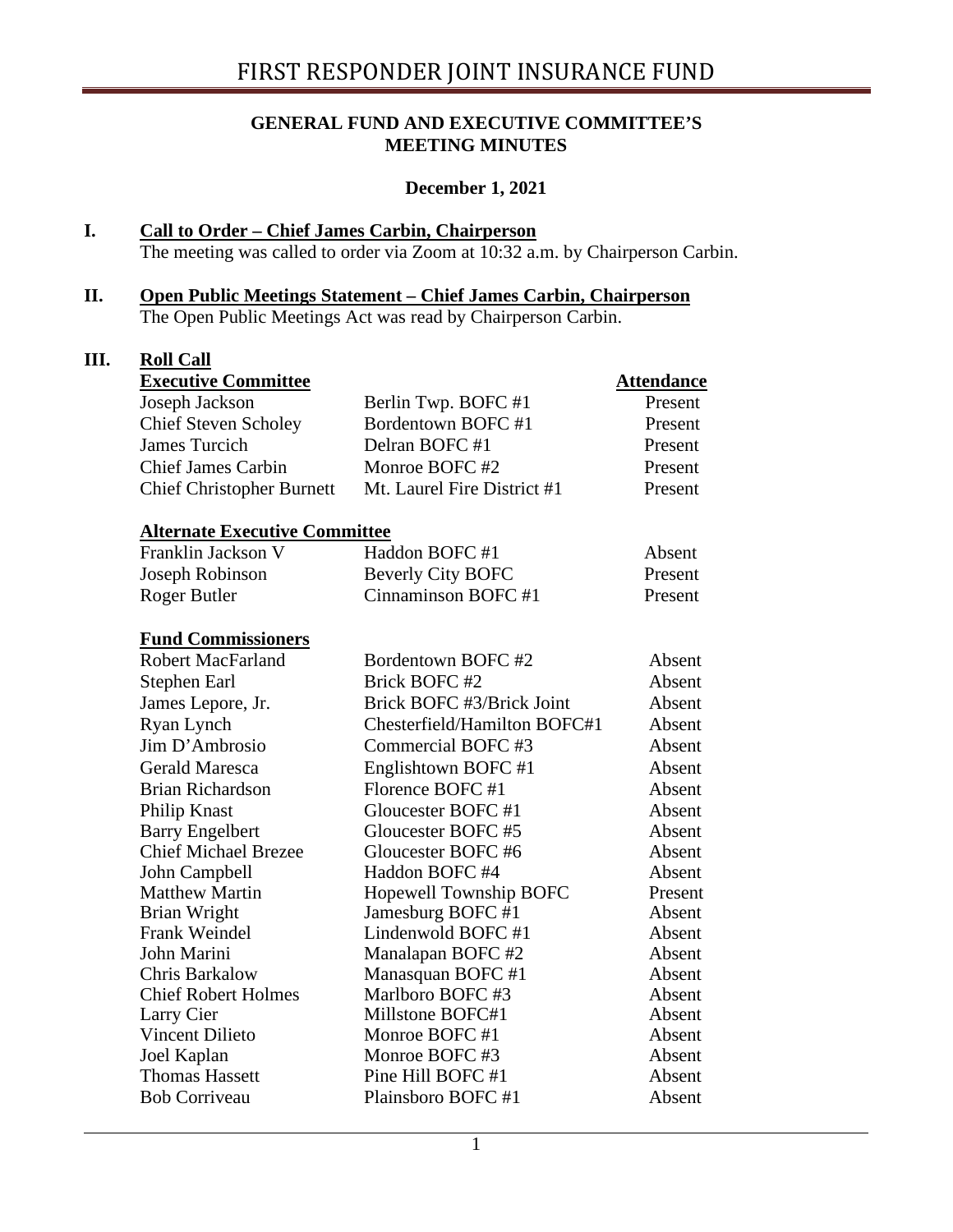## **Also Present**

| Alan Pine             | Mt. Laurel Fire District         |
|-----------------------|----------------------------------|
| Chuck Hartsoe         | <b>PEGAS</b>                     |
| <b>Barbara Murphy</b> | PEGAS/Risk & Loss Managers, Inc. |
| Michaelene Miller     |                                  |
| M. Paige Berry        | Saul Ewing Arnstein & Lehr, LLP  |
| <b>Missy Pudimott</b> | Medlogix                         |
| Lisa Pflug            | Highland Claim Services, Inc.    |
| Linda Wehner          |                                  |
| Brian Maitland        | J.A. Montgomery Consulting       |
| Don Ruprecht          |                                  |
| <b>Rich Lorentzen</b> | Treasurer                        |
| <b>Terry Burke</b>    | A.J. Gallagher                   |
| Tom Stenberg          |                                  |
| Jennifer Olson        | Hardenbergh Insurance Group      |
| <b>Rick Bean</b>      | Henry D. Bean and Sons           |
| Roger Leonard         | Leonard-O'Neill Insurance Group  |
| <b>Ryan Jones</b>     | <b>Rue Insurance</b>             |
| Michael McGrath       | VanDyk Group                     |
|                       |                                  |

## **IV. Flag Salute and Moment of Silence**

### **V. Introduction of Guests**

There were no introductions.

#### **VI. General Fund Business**

There was no general fund business.

## **VII. Executive Committee Business**

**A. Approval of the November 3, 2021 General Fund and Executive Committee's Open and Closed Meeting Minutes**

*Motion* to approve the November 3, 2021 General Fund and Executive Committee's Open and Closed Meeting Minutes.

- **Moved:** Chief Steven Scholey
- **Seconded:** Joseph Jackson
- **Vote:** Approved: Unanimous Nay:

#### **B. Reports**

**1. Chairperson – Chief James Carbin**

There was no report.

## **2. MEL Delegate's Report – Chief Steven Scholey**

Barbara Murphy reminded members that may already have the qualifications completed for each individual Tier(s) of the cyber risk management plan to submit the checklists for approval of these Tiers as completed to become eligible for those levels' deductible reimbursements.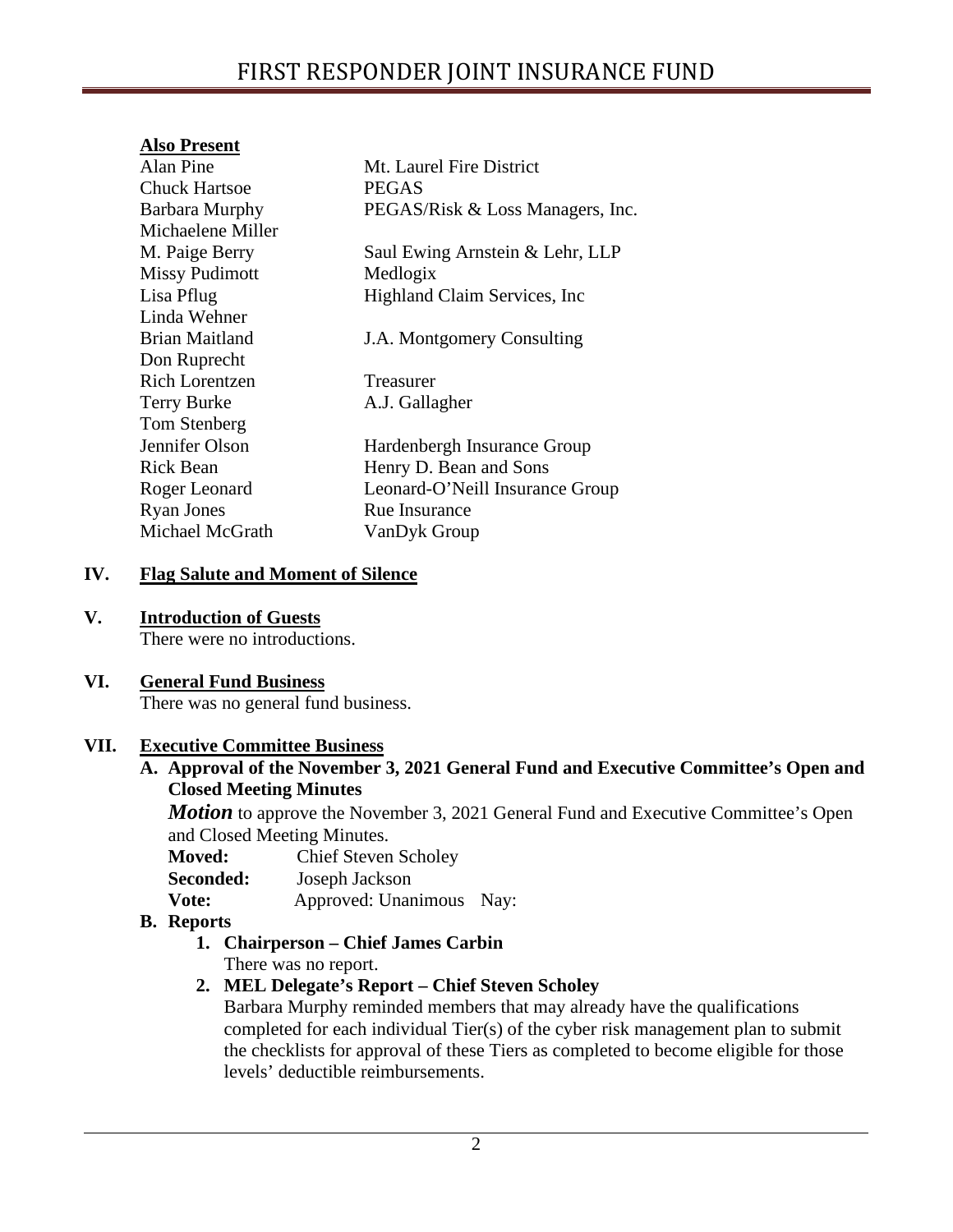## **3. Secretary – Joseph Jackson**

There was no report.

# **4. Attorney – Saul Ewing Arnstein & Lehr, LLP**

As per the report included in the agenda package.

Paige Berry stated that the Fund's defense counsel list and fee schedule would be adopted at the reorganization meeting in January. She stated that the defense counsel fee schedule had not changed since 2009 and suggested increasing the fee for workers' compensation matters to a \$650 flat fee and all title 59 matters to \$150 per hour to bring it into line with other JIFs' fee schedules. Discussion ensued and the consensus was to adopt the increases as discussed at the upcoming reorganization meeting.

# **5. Treasurer's Report – Richard Lorentzen**

a. Approval of the Bill List for all fund years.

*Motion* to approve the bill list totaling \$67,683.48 for all fund years.

**Moved:** James Turcich

**Seconded:** Joseph Jackson

**Vote:** Approved: Unanimous Nay:

# **6. Administrator – Public Entity Group Administrative Services (PEGAS)**

As per the report included in the agenda package.

a. 2022 Renewal Documents

The administrator stated that the 2022 certificates of insurance, auto ID cards and workers' compensation notices would be sent to members shortly.

b. 2022 Meeting Schedule

Barbara Murphy referred to the proposed 2022 meeting schedule included in the agenda package. She asked members for their thoughts on holding future meetings in person, via Zoom or a hybrid with a designated place for public meeting accommodation. Discussion ensued and the consensus was to hold the January reorganization and November budget adoption meetings via Zoom and hold the remaining meetings in person, pending any changes related to COVID 19.

- **7. Claims' Servicing Organization – Highland Claim Services, Inc.** There was no report.
- **8. Managed Care Organization – Medlogix** There was no report.
- **9. Loss Control Specialist – J.A. Montgomery Risk Control**

Don Ruprecht stated that there was one loss control visit outstanding for the 2021 fund year. He stated that the MSI would be releasing future bulletins via the MEL phone app and he encouraged members to download it to continue to receive the bulletins in a timely manner.

## **C. Old Business**

There was no old business.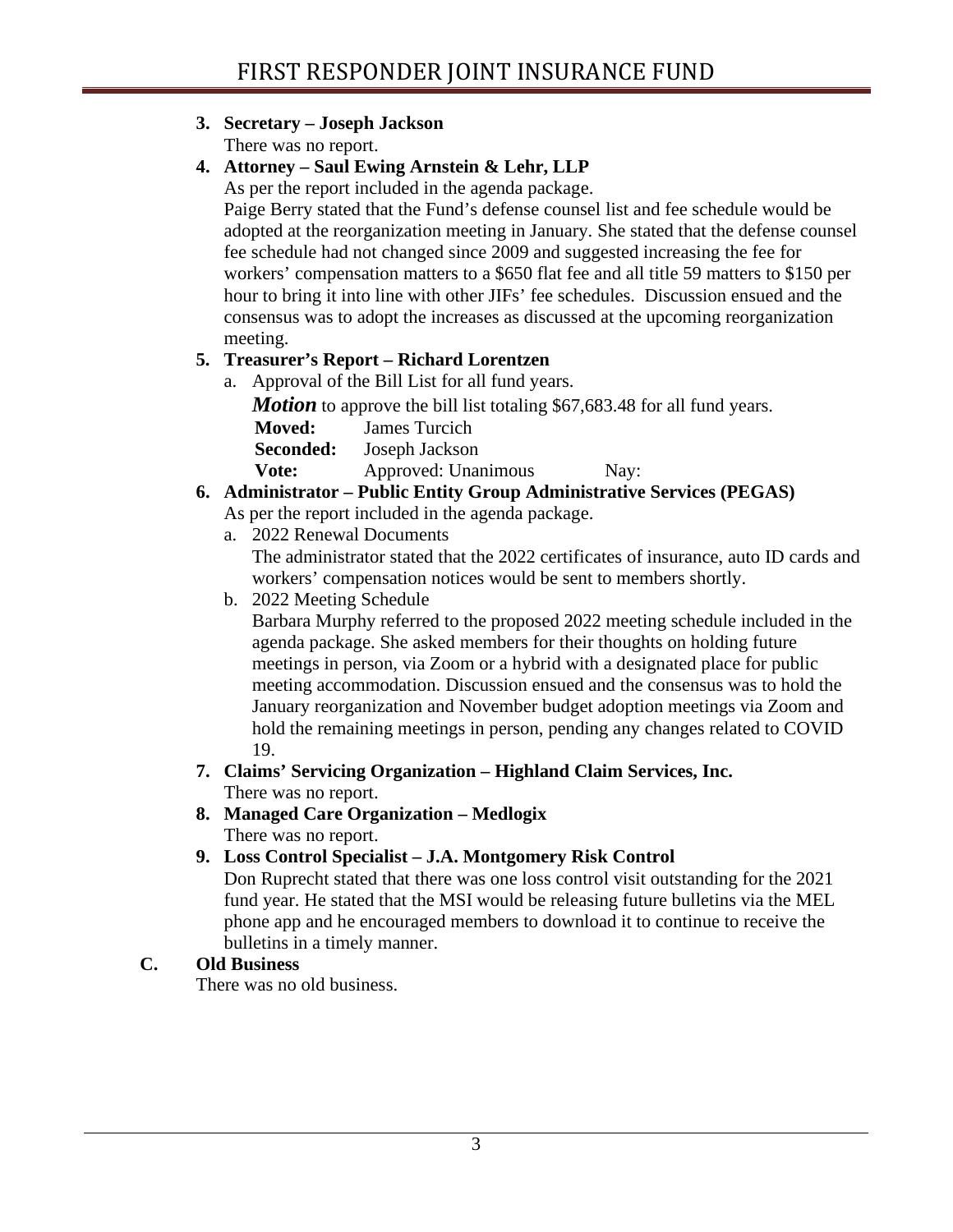## **D. New Business**

## **1. Public Hearing and Budget Adoption** a. *Motion* to open the public hearing on the 2021 Fund Year Budget Revision #1. **Moved:** James Turcich **Seconded:** Joseph Jackson **Vote:** Approved: Unanimous Nay: b. *Motion* to close the public hearing and adopt the 2021 Fund Year Budget Revision #1. **Moved:** Chief Christopher Burnett **Seconded:** Joseph Jackson **Vote:** Approved: Unanimous Nay: b. *Motion* to open the public hearing on the 2022 Fund Year Budget. **Moved:** James Turcich **Seconded:** Chief Steven Scholey **Vote:** Approved: Unanimous Nay: c. *Motion* to close the public hearing and adopt the 2022 Fund Year Budget. **Moved:** Chief Christopher Burnett **Seconded:** Joseph Jackson **Vote:** Approved: Unanimous Nay: **2. Resolution 2021.30 Adopting an Amended Risk Management Plan**

Michaelene Miller stated that the 2022 risk management plan had been amended to reflect an increase in the environmental impairment liability retention to \$50,000 and an increase in the public officials retention to \$5,000 and the employment practices liability retention to \$10,000.

*Motion* approve resolution 2021.30 adopting an amended risk management plan.

**Moved:** Chief Christopher Burnett

**Seconded:** Joseph Jackson

**Vote:** Approved: Unanimous Nay:

#### **3. Resolution 2021.31 Workers' Compensation/Pension Offset for Accidental Disability Claims**

Barbara Murphy referred to resolution 2021.31 included in the agenda package. She stated that this resolution would be sent to legislators urging them to amend the workers' compensation/pension offset rule change so that it would not be retroactive to occurrences prior to the rule change.

*Motion* to adopt resolution 2021.31 Proposing Amendments to Proposed Changes to Regulations Concerning Workers' Compensation/Pension Offset for Accidental Disability Claims

| <b>Moved:</b>    | <b>Chief Chris Burnett</b> |      |
|------------------|----------------------------|------|
| <b>Seconded:</b> | Joseph Jackson             |      |
| Vote:            | Approved: Unanimous        | Nay: |

## **E. Public Comment**

There was no public comment.